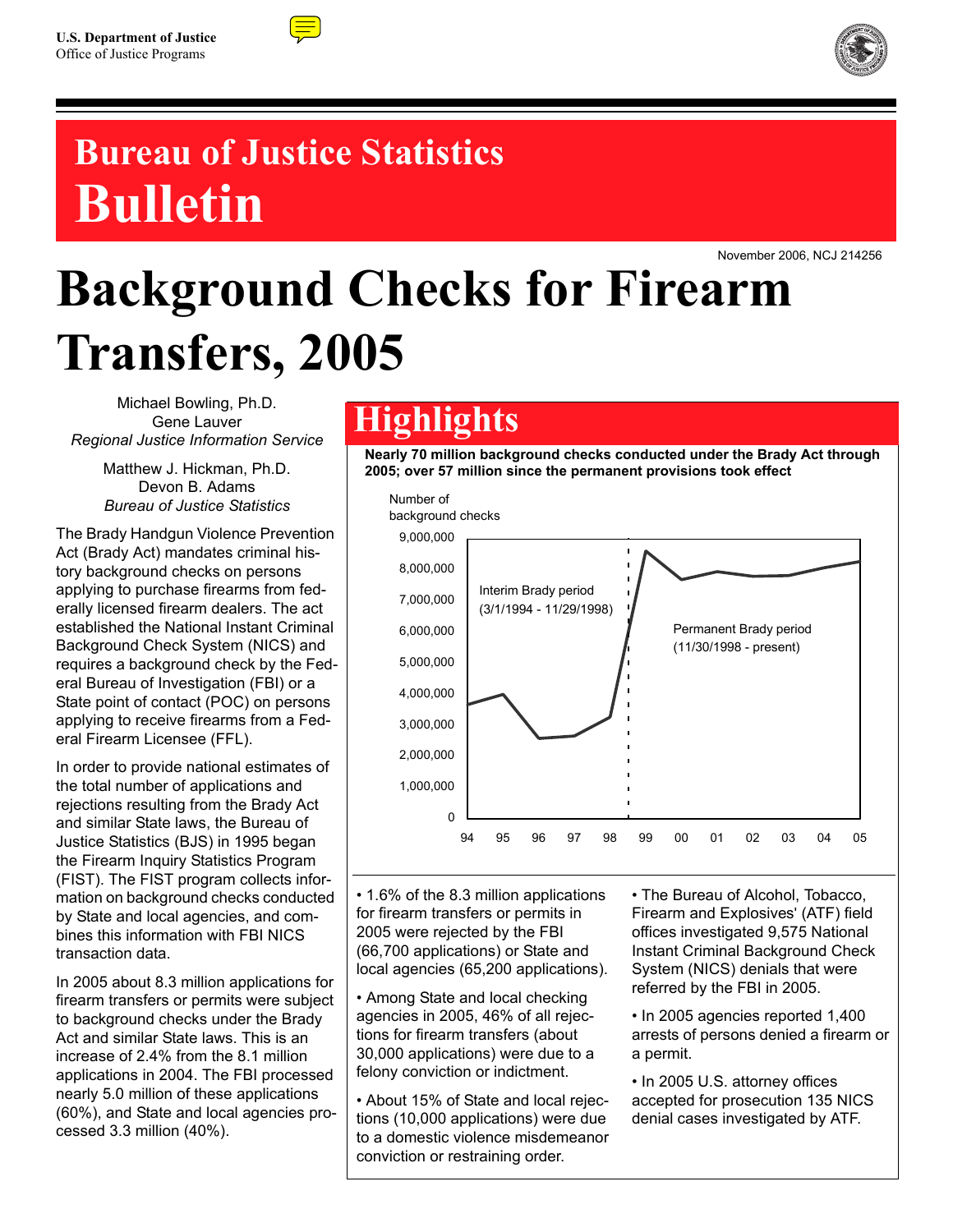# **8.3 million background checks conducted nationwide in 2005; nearly 70 million since 1994**

Nearly 70 million applications for firearm transfers or permits were subject to background checks under the NICS (table 1).\* During the interim period of the Brady Act (1994-1998), an estimated 12.7 million applications were checked. Most of these applications were for handgun transfers. Background checks for long guns were included under the permanent provisions of the Brady Act (effective November 1998).

An estimated 1.4 million applications to purchase a firearm were rejected between 1994 and 2005, or 1.9% of all applications. In 2005 an estimated 132,000 applications, or 1.6%, were rejected. (See *Prohibited persons* on page 8 for more detail on factors that disqualify an applicant.)

\*For greater detail on the National Instant Criminal Background Check System (NICS), see *Components of the national firearm check system* on page 9.

# **State and local agencies conducted 3.3 million background checks in 2005**

State systems for approval of a prospective firearm purchaser can be classified as instant check, purchase permit, exempt carry permit, or other approval systems. The FIST survey included applications for two types of State permits — purchase and exempt carry permits.

**transfers or permits, 1994-2005** 

State agencies conducted over 1.9 million instant checks in 2005, and about 40,000 (2%) of the applications were rejected (table 2). From 1999 to 2005 State instant approval systems received 15 million applications, rejecting 386,000 (2.6%).

Instant check systems require a seller to transmit the applicant's information to a checking agency by telephone or computer. The checking agency is

|                                                                                                                                                                                                           | Number of applications |           | Rejection                                                                                                                                                                                                                                                |  |  |  |
|-----------------------------------------------------------------------------------------------------------------------------------------------------------------------------------------------------------|------------------------|-----------|----------------------------------------------------------------------------------------------------------------------------------------------------------------------------------------------------------------------------------------------------------|--|--|--|
|                                                                                                                                                                                                           | Received               | Rejected  | rate                                                                                                                                                                                                                                                     |  |  |  |
| Total                                                                                                                                                                                                     | 69,912,000             | 1,360,000 | 1.9%                                                                                                                                                                                                                                                     |  |  |  |
| Interim period                                                                                                                                                                                            |                        |           |                                                                                                                                                                                                                                                          |  |  |  |
| 1994-1998 <sup>a</sup>                                                                                                                                                                                    | 12,740,000             | 312,000   | 2.4                                                                                                                                                                                                                                                      |  |  |  |
| <b>Permanent Brady</b>                                                                                                                                                                                    | 57,170,000             | 1,048,000 | 1.8                                                                                                                                                                                                                                                      |  |  |  |
| 1998 <sup>b</sup>                                                                                                                                                                                         | 893,000                | 20,000    | 2.2                                                                                                                                                                                                                                                      |  |  |  |
| 1999                                                                                                                                                                                                      | 8,621,000              | 204,000   | 2.4                                                                                                                                                                                                                                                      |  |  |  |
| 2000                                                                                                                                                                                                      | 7,699,000              | 153,000   | 2.0                                                                                                                                                                                                                                                      |  |  |  |
| 2001                                                                                                                                                                                                      | 7,958,000              | 151,000   | 1.9                                                                                                                                                                                                                                                      |  |  |  |
| 2002                                                                                                                                                                                                      | 7,806,000              | 136,000   | 1.7                                                                                                                                                                                                                                                      |  |  |  |
| 2003                                                                                                                                                                                                      | 7,831,000              | 126,000   | 1.6                                                                                                                                                                                                                                                      |  |  |  |
| 2004                                                                                                                                                                                                      | 8.084.000              | 126.000   | 1.6                                                                                                                                                                                                                                                      |  |  |  |
| 2005                                                                                                                                                                                                      | 8,278,000              | 132,000   | 1.6                                                                                                                                                                                                                                                      |  |  |  |
| see Presale Handgun Checks, the Brady Interim Period, 1994-98 <http: <br="">www.ojp.usdoj.gov/bjs/abstract/phc98.htm&gt;.</http:>                                                                         |                        |           | Note: Counts are rounded to the nearest 1,000. National totals from 1999 to 2005<br>combine FIST estimates for State and local agencies with actual transactions and<br>rejections reported by the FBI. For information about FIST estimates before 1999 |  |  |  |
| <sup>a</sup> March 1, 1994 to November 29, 1998.                                                                                                                                                          |                        |           |                                                                                                                                                                                                                                                          |  |  |  |
| <sup>b</sup> November 30 to December 31, 1998. Counts are from the NICS Oper-<br>ations Report (November 30, 1998 - December 31, 1999) and may<br>include multiple transactions for the same application. |                        |           |                                                                                                                                                                                                                                                          |  |  |  |

**Table 1. Number of applications and estimates of rejections for firearm** 

# **Table 2. Number of applications and rejections, by type of agency and type of check, 1999-2005**

|                               |              | 2005              |                   |              | 1999-2005  |                   |
|-------------------------------|--------------|-------------------|-------------------|--------------|------------|-------------------|
| Type of checks conducted      | Applications | <b>Rejections</b> | Rate of rejection | Applications | Rejections | Rate of rejection |
| National total (FIST and FBI) | 8,277,873    | 131,916           | 1.6%              | 57,169,631   | 1,047,765  | 1.8%              |
| <b>FBI</b> total              | 4,952,639    | 66,705            | 1.4%              | 31.946.547   | 474.597    | 1.5%              |
| State and local total (FIST)* | 3,325,234    | 65,211            | 2.0%              | 25,223,084   | 573,168    | 2.3%              |
| State agencies                |              |                   |                   |              |            |                   |
| Total                         | 2,803,044    | 54.323            | 1.9%              | 21,453,631   | 493.910    | 2.3%              |
| Instant checks                | 1,968,548    | 40,054            | 2.0               | 15,108,311   | 386,087    | 2.6               |
| Purchase permits              | 302.792      | 6.778             | 2.2               | 2,240,675    | 49.441     | 2.2               |
| Exempt carry permits          | 154,830      | 3.573             | 2.3               | 1,244,893    | 28,381     | 2.3               |
| Other approvals               | 376,874      | 3,918             | 1.0               | 2,859,752    | 30,001     | 1.0               |
| Local agencies                |              |                   |                   |              |            |                   |
| Total                         | 568,103      | 10.888            | 1.9%              | 4,202,090    | 79.258     | 1.9%              |
| Purchase permits              | 320,724      | 8.197             | 2.6               | 2,715,454    | 57,422     | 2.1               |
| Exempt carry permits          | 177,687      | 2.245             | 1.3               | 1,131,293    | 18,807     | 1.7               |
| Other approvals               | 69,692       | 446               | 0.6               | 355.343      | 3,029      | 0.9               |

Note: Agencies that conduct checks for exempt carry permits in Alaska, Arizona, Arkansas, Indiana, Mississippi, North Dakota, South Carolina, Texas, and Wyoming request that the FBI conduct the background check. The State agency makes the decision to approve or reject the application. Applications in these States are included in the FBI checks, but rejections are included in the State and local checks.Totals for the 7-year period include December 1998.

\*State and local total applications were adjusted by (45,913) in 2005 and by (432,637) between 1999 and 2005.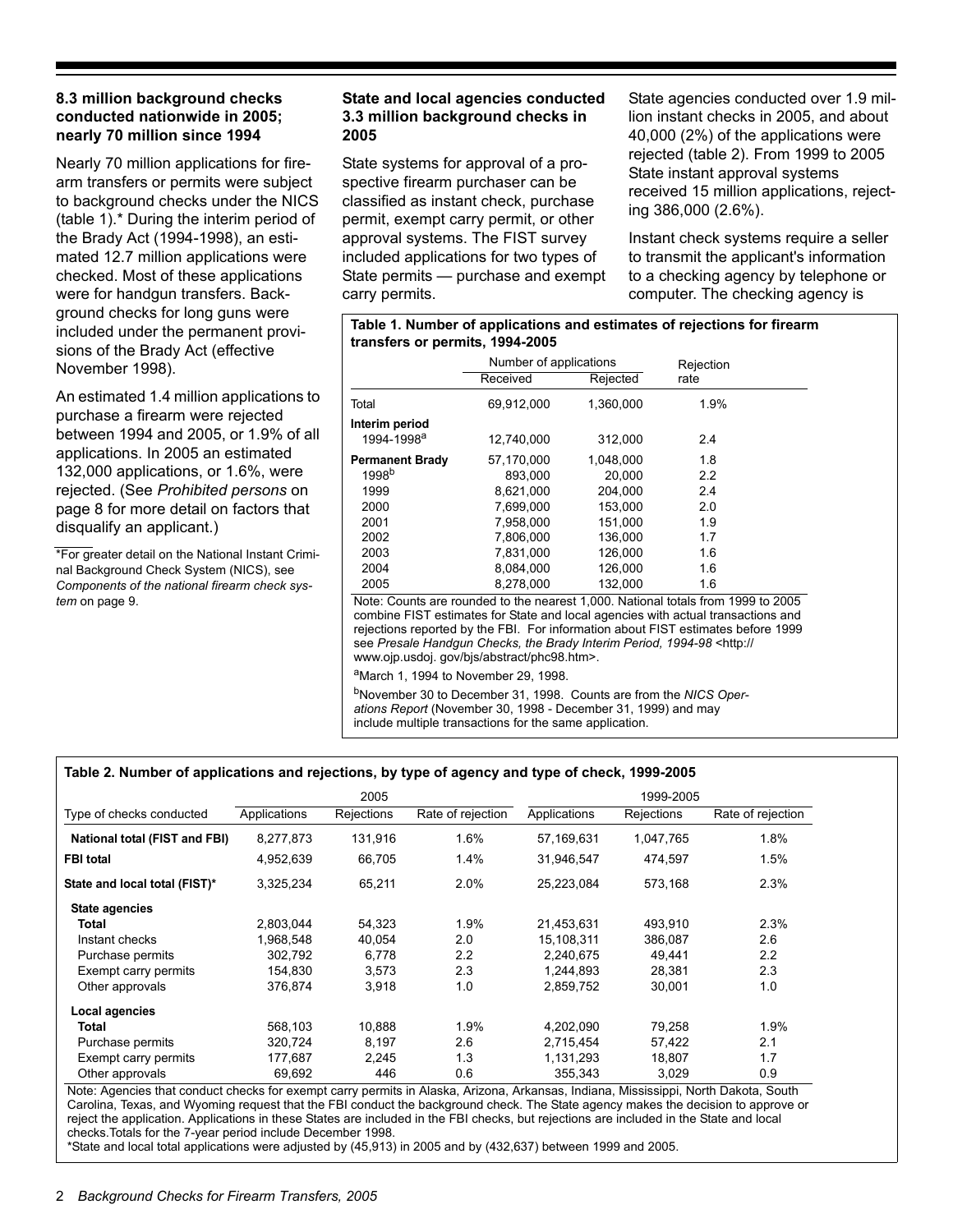required to respond to the seller at once or as soon as possible (generally within 3 business days).

In 2005 State and local agencies received 624,000 applications for purchase permits. Around 15,000, or 2.4%, were rejected. From 1999 to 2005, 5 million applications for purchase permits were received by State and local agencies, of which 107,000 were rejected (2.1%).

Purchase permit systems require firearm purchasers to obtain, after a background check, a government-issued document (such as a permit, license, identification card, or other document) that must be presented to a seller in order to receive a firearm. Most agencies issuing purchase permits operate under State statutes that allow between 7 and 30 days to complete a background check.

Ten States reported complete statewide data on exempt carry permits for 2005. These agencies received 155,000 exempt carry permit applications, of which 3,600 were rejected (2.3%).

Statewide reporting

on exempt carry permit applications, 2005 Applica- Rejec- Rejection tions tions rate Total<sup>a</sup> 155,000 3,600 2,3% Alaska 1,487 28 1.9 Arkansas 4,736 183 3.9 Arizona 19,754 1,473 7.5 Indiana<sup>b</sup> 70,904 1,008 1.4 Minnesota<sup>b</sup> 7,393 157 2.1 North Dakota 2,250 4 0.2 South Carolina 5,847 137 2.3 Texas 26,682 353 1.3 Utah 10,597 162 1.5 Wyoming 1,165 25 2.1

aDetail do not sum to total because of partial reporting. See Methodology for state-specific information.

b<sub>State</sub> exempt only.

Local agencies received 178,000 applications for exempt carry permits and rejected 2,200 (1.3%).

From 1999 to 2005 State and local agencies received 2.4 million applications for exempt carry permits, rejecting 47,000 or about 2*%.*

An exempt carry permit is not required for purchase but may be used to exempt the holder from a background check at the point of sale. A permit is exempt if it is issued after a check that includes the NICS and meets other requirements of the Brady Act under a Bureau of Alcohol, Tobacco, Firearms and Explosives (ATF) regulation and 18 U.S.C. 922(t).

Agencies issuing ATF-approved exempt carry permits usually request a check by sending information to the FBI. Indiana and Minnesota carry permits are only exempt under State law.

In 2005 other types of approval systems processed 447,000 applications, predominately in California, and rejected 4,000 (1%). From 1999 to 2005 these systems received 3.2 million applications, rejecting 33,000 (1%).

Other approval systems require a seller to transmit the applicant's information to a checking agency by mail, telephone, or computer. The checking agency is not required to respond immediately but must respond before the end of a State statutory time limit, typically within 7 to 10 days.

# **FBI rejection rates affected by separate State or local background check requirements**

In States where the FBI conducted both long gun and handgun background checks in 2005, rejection rates ranged from 2.1% for Alaska to less than 1% for Kansas, Massachusetts, Maine, Missouri, Rhode Island, and West Virginia (table 3).

NICS rejection rates in Massachusetts (0.1%) and Rhode Island (0.7%) were low as a result of separate background checks by local agencies. Rates in Delaware (1.4%) were reduced by prior checks conducted by the State Police (3.8% rejection).

|               |                              | 2005   |           |                              | 1999-2005 |           |
|---------------|------------------------------|--------|-----------|------------------------------|-----------|-----------|
|               | Total                        | Total  | Rejection | Total                        | Total     | Rejection |
|               | transactions rejections rate |        |           | transactions rejections rate |           |           |
| Total         | 3.510.580                    | 40,566 | 1.2%      | 21,572,811                   | 308,785   | 1.4%      |
| Alaska        | 44.514                       | 923    | 2.1       | 275.121                      | 6.846     | 2.5       |
| Alabama       | 235,873                      | 3,165  | 1.3       | 1,556,215                    | 25,529    | 1.6       |
| Arkansas      | 164.001                      | 2,470  | 1.5       | 1.069.735                    | 20.403    | 1.9       |
| Delaware      | 17,121                       | 242    | 1.4       | 117,829                      | 1,833     | 1.6       |
| Idaho         | 80,343                       | 1,285  | 1.6       | 466,111                      | 9,883     | 2.1       |
| Kansas        | 98,311                       | 840    | 0.9       | 675,488                      | 7,207     | 1.1       |
| Kentucky      | 232,589                      | 2,334  | 1.0       | 1,584,505                    | 21,365    | 1.3       |
| Louisiana     | 207,954                      | 3,847  | 1.8       | 1,237,420                    | 23,664    | 1.9       |
| Massachusetts | 105,347                      | 82     | 0.1       | 366,497                      | 828       | 0.2       |
| Maine         | 50,319                       | 290    | 0.6       | 344,211                      | 2,291     | 0.7       |
| Minnesota     | 224,165                      | 2,420  | 1.1       | 1,224,528                    | 14,142    | 1.2       |
| Missouri      | 214,241                      | 1,938  | 0.9       | 1,398,170                    | 16,210    | 1.2       |
| Mississippi   | 167,713                      | 1,778  | 1.1       | 1,075,761                    | 13,174    | 1.2       |
| Montana       | 84.060                       | 1,150  | 1.4       | 506.018                      | 8,931     | 1.8       |
| North Dakota  | 36,000                       | 448    | 1.2       | 218,027                      | 2,474     | 1.1       |
| New Mexico    | 82,051                       | 1,167  | 1.4       | 556,128                      | 8,762     | 1.6       |
| Ohio          | 313,159                      | 3,818  | 1.2       | 2,084,227                    | 31,526    | 1.5       |
| Oklahoma      | 182,031                      | 1,936  | 1.1       | 1.112.272                    | 15,206    | 1.4       |
| Rhode Island  | 9,649                        | 63     | 0.7       | 70,239                       | 565       | 0.8       |
| South Dakota  | 50,768                       | 494    | 1.0       | 296,018                      | 4,031     | 1.4       |
| Texas         | 738,793                      | 8,393  | 1.1       | 4,232,150                    | 62,034    | 1.5       |
| West Virginia | 133,667                      | 957    | 0.7       | 880,892                      | 8,345     | 0.9       |
| Wyoming       | 37,911                       | 526    | 1.4       | 225,249                      | 3,536     | 1.6       |

Note: States are those for which the FBI conducted all checks under permanent Brady. Total for 7-year period includes December, 1998.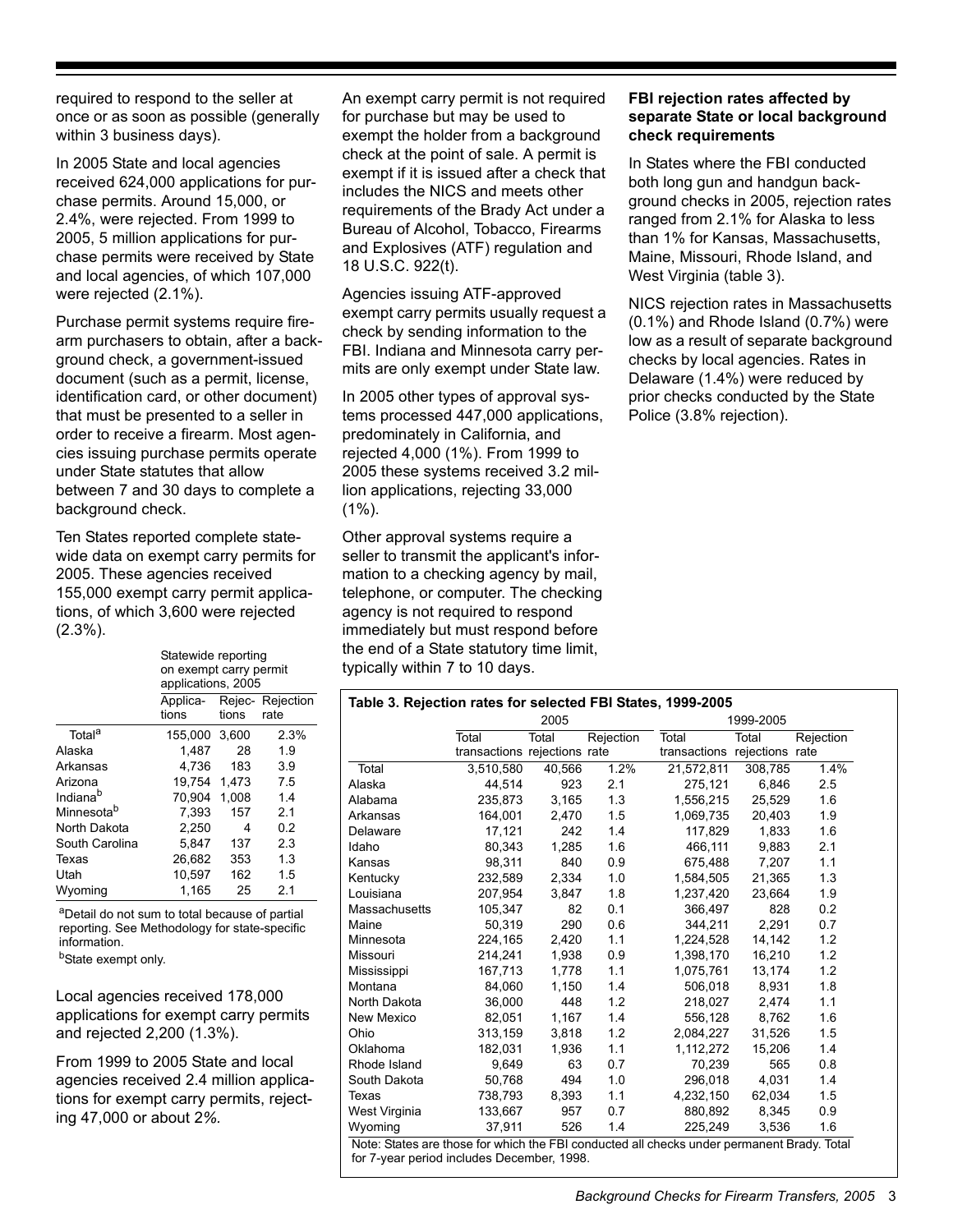# **Statewide rejection rates ranged from 0.3% to 3.8%**

In 2005 statewide data was obtained from 16 NICS POC States (where State agencies conduct background checks instead of or inaddition to the FBI) and Delaware. These States processed checks for 2.7 million applications, rejecting 51,000 or 1.9% (table 4).

The rejection rates for these States ranged from 0.3% in Connecticut and New Jersey to 3.8% in Delaware. Instant checks in New Jersey (0.3%) and Illinois (0.6%) were among the lowest rejection rates in 2005, where an instant check at the time of transfer is the second step required for firearm owners. During the first step of the process — an application for the requisite permit or ID card — the rejection rate is considerably higher in Illinois (2.6%), more similar to the national average.

Higher rejection rates in 2005 mainly occurred in States that implemented an instant approval system, such as Colorado (3.1%) and Tennessee (3.5%). Approval systems established before passage of the Brady Act, such as California (1%), Virginia (1.2%), and Wisconsin (1.5%), typically had lower rates. These rates have varied little from year to year.

In 2005 local agencies received 568,000 applications for purchase and exempt carry permits. Around 11,000 or 1.9% were rejected. Rejection rates for both types of permits were highest in jurisdictions with a population over 100,000 and lowest in those under 10,000.

|                             | Local rejection rates<br>by population served<br>and type of permit |           |
|-----------------------------|---------------------------------------------------------------------|-----------|
| Population served           | 2005                                                                | 1999-2005 |
| <b>Purchase permits</b>     |                                                                     |           |
| <b>Under 10,000</b>         | 1.1%                                                                | 1.3%      |
| 10,000 to 100,000           | 18                                                                  | 17        |
| Over 100,000                | 33                                                                  | 28        |
| <b>Exempt carry permits</b> |                                                                     |           |
| <b>Under 10,000</b>         | $0.6\%$                                                             | 1.0%      |
| 10,000 to 100,000           | 12                                                                  | 14        |
| Over 100,000                | 14                                                                  | 18        |

Overall, local agency rejection rates in 2005 were higher for purchase permits than for exempt carry permits.

#### **Table 4. Number of firearm purchase applications received and rejected by State agencies, 1999-2005**

|                                                                                                                           |                    | 2005   |           |              | 1999-2005 |           |
|---------------------------------------------------------------------------------------------------------------------------|--------------------|--------|-----------|--------------|-----------|-----------|
|                                                                                                                           | Number of          | Rejec- | Rejection | Number of    | Rejec-    | Rejection |
| State agencies                                                                                                            | applications tions |        | rate      | applications | tions     | rate      |
| All statewide agencies                                                                                                    | 2,709,823 51,154   |        | 1.9%      | 18,524,321   | 396,590   | 2.1%      |
| California                                                                                                                | 344,847            | 3,470  | 1.0       | 2,554,582    | 25,517    | 1.0       |
| Colorado                                                                                                                  | 151,758            | 4,734  | 3.1       | 962,117      | 40,078    | 4.2       |
| Connecticuta                                                                                                              | 57,874             | 146    | 0.3       | 405,004      | 1,159     | 0.3       |
| Delaware                                                                                                                  | 10,803             | 415    | 3.8       | 69,582       | 3,110     | 4.5       |
| Florida                                                                                                                   | 350,790            | 8,103  | 2.3       | 1,938,862    | 45,816    | 2.4       |
| Georgiab                                                                                                                  | 81,204             | 1,402  | 1.7       | 1,332,201    | 46,904    | 3.5       |
| Hawaii <sup>c</sup>                                                                                                       | 8,695              | 110    | 1.3       | $\cdots$     | $\cdots$  | $\cdots$  |
| Illinois <sup>a</sup>                                                                                                     | 386,326            | 6,950  | 1.8       | 2,765,023    | 49,089    | 1.8       |
| Purchase permits                                                                                                          | 231,693            | 5,981  | 2.6       | 1,646,936    | 40,592    | 2.5       |
| Instant checks                                                                                                            | 154,633            | 969    | 0.6       | 1,118,087    | 8,497     | 0.8       |
| Maryland                                                                                                                  | 24,287             | 396    | 1.6       | 190,779      | 3,373     | 1.8       |
| Nevada                                                                                                                    | 61,539             | 1,391  | 2.3       |              | $\cdots$  | $\cdots$  |
| New Hampshire <sup>d</sup>                                                                                                | 14,628             | 116    | 0.8       | 94,440       | 1,107     | 1.2       |
| New Jersey <sup>a,c</sup>                                                                                                 | 77,386             | 778    | 1.0       | 555,764      | 6,365     | 1.1       |
| Purchase permits                                                                                                          | 39,379             | 682    | 1.7       | 297,147      | 5,543     | 1.9       |
| Instant checks                                                                                                            | 38,007             | 96     | 0.3       | 258,617      | 846       | 0.3       |
| Oregon                                                                                                                    | 139,797            | 2,549  | 1.8       | 746,154      | 15,821    | 2.1       |
| <b>Tennessee</b>                                                                                                          | 211,308            | 7,336  | 3.5       | 1,500,104    | 67,772    | 45        |
| Utahe                                                                                                                     | 72,564             | 2,332  | 3.2       | 473,089      | 13,802    | 2.9       |
| Virginia                                                                                                                  | 217,051            | 2,668  | 1.2       | 1,384,560    | 17,688    | 1.3       |
| Wisconsin <sup>d</sup><br>Mater Feek listed Otate percepted experience statemide data for explications and pelositions in | 35,254             | 530    | 1.5       | 231,273      | 3,511     | 1.5       |

Note: Each listed State reported complete statewide data for applications and rejections in 2005. Pennsylvania reported 371,338 instant checks, but the number rejected is unavailable. …Not available or not applicable.

aConnecticut, Illinois, and New Jersey conduct checks on permits or identification cards and again at the time of firearm transfer.

bCounts in 2005 for January through June only.

<sup>c</sup>Hawaii and New Jersey permits are issued locally, but counts are reported by the State.

<sup>d</sup>Counts in this table include handguns only for these States.

e Applications for carry permits are listed separately (see text table, page 3).

# **25 States had fully automated criminal history records in 2003; 24 States partially automated**

All States maintain databases that record felony convictions, and many maintain data on other disqualifying factors such as fugitive status, court restraining orders, mental illness, and domestic violence misdemeanor convictions. States differ as to the degree of automation used in record searching and whether records are in a central database or in county courts or other local agencies.

In 2003, 49 States had automated at least some records in their criminal history files. The number of States with fully automated criminal history files increased from 21 to 25 between 1999 and 2003. (See *Survey of State Criminal History Information Systems*, *2003*, <http://www.ojp.gov/bjs/abstract/ sschis03.htm>.)

Checking agencies often encounter delays when they access incomplete records. The most frequent delays occur when researching the final disposition of a criminal charge in an arrest or indictment record. If the final disposition cannot be found during the time allowed for a background check, the agency must decide, based on Federal or State law, whether the application will be approved, denied, or delayed pending further research. A State's rejection rate may tend to be lower if an approval is mandated and higher if a denial is mandated.

The Brady Act allows a transfer to proceed if a disqualifying record is not found within the 3-business-day limit for a NICS check. Some States have laws and regulations that allow their agencies to deny or delay a transfer if an incomplete record is being researched when the time limit expires.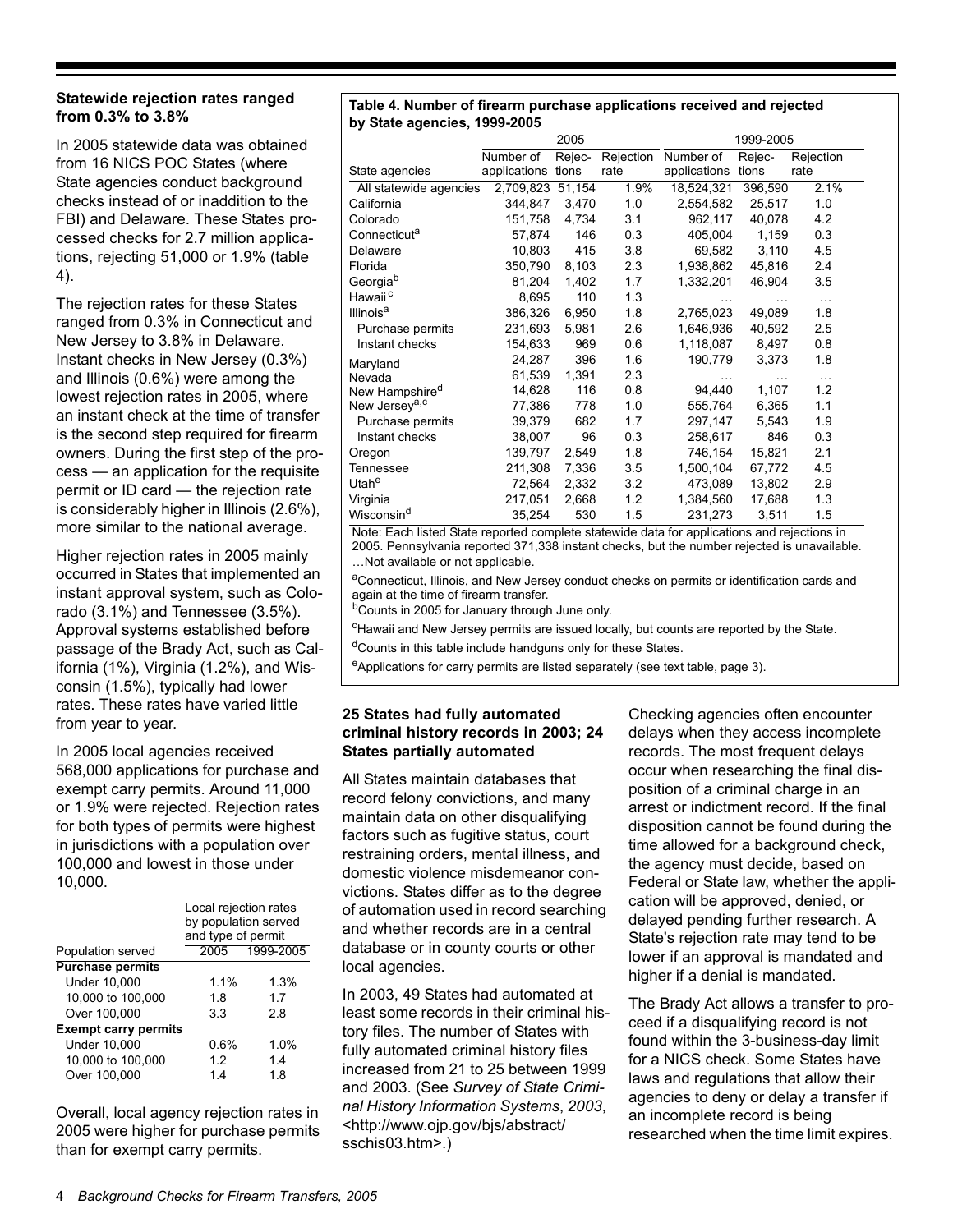# **Felony convictions, indictments, leading reason for rejections in 2005**

In 2005 the FBI reported that 37% of its rejections were for felony-related reasons (about 25,000 applications), followed by other criminal history disqualifiers (about 18,000 applications or 27%), which include State-specific prohibitions.

|                                     |            | State and<br>local agen- |
|-------------------------------------|------------|--------------------------|
|                                     | <b>FBI</b> | cies                     |
| Total                               | 100%       | 100%                     |
| Felony indictment/conviction        | 36.8       | 45.9                     |
| Other criminal history <sup>a</sup> | 26.9       |                          |
| Domestic violence                   |            |                          |
| Misdemeanor conviction              | 10.8       | 11.8                     |
| Restraining order                   | 47         | 3.6                      |
| State law prohibition               | .          | 9.6                      |
| Fugitive                            | 5.3        | 8.3                      |
| Illegal alien                       | 17         | 0.5                      |
| Mental illness or disability        | 0.5        | 3.0                      |
| Drug addiction                      | 8.8        | 1.9                      |
| Local law prohibition               |            | 0.2                      |
| Other prohibitions <sup>b</sup>     | 45         | 15.2                     |

…Not available or not applicable.

a<sub>Includes</sub> State prohibitions, multiple driving under the influences, non-National Crime Information Center warrants, and other unspecified criminal history disqualifiers.

b<sub>Includes</sub> juveniles, persons dishonorably discharged from the Armed Services, persons who have renounced their U.S. citizenship, and other unspecified persons.

A domestic violence misdemeanor conviction or restraining order accounted for more than 15% of the rejections (about 10,000 applications). Other common reasons for rejection were an applicant's drug use (9%) or status as a fugitive (5%).

Forty-six percent of all rejections for firearm transfers among State and local checking agencies (about 30,000 in 2005) occurred because the applicant either had a felony conviction or was under felony indictment. The second most common reason for rejection was a domestic violence misdemeanor conviction or restraining order (about 15% of rejections or approximately 10,000 applications).

Other common reasons for rejection were the presence of a State law prohibition (9.6% of rejections) and an applicant's status as a fugitive (8.3%).

From 1999 to 2005 the number of rejections by all checking agencies fell 35%. While the number of felonyrelated rejections decreased 61%, the number rejected for reasons other than felony conviction or indictment increased 32% (from 57,000 to 75,000) (table 5). Overall, the percentage of rejections for non-felony reasons increased from 28% to 57%.

# **Local agencies more likely to reject on State or local prohibitions, drug addiction, or mental illness**

Although a felony conviction or indictment was the most common reason for rejection by both State and local law enforcement during 2005, the State agencies rejected for this reason more frequently (58%) than the local agencies (28%) (table 6).

State agencies were more likely to reject an applicant because of fugitive status, while local agencies were more likely to base a rejection on a State or local prohibitor, drug addiction, or mental illness.

# **Table 6. Reasons for rejection of firearm transfer applications, by State or local agency, 1999-2005**

| Reason for rejection                           | State  | Local  |  |  |  |  |
|------------------------------------------------|--------|--------|--|--|--|--|
| Total                                          | 100.0% | 100.0% |  |  |  |  |
| Felony indictment/conviction                   | 58.2   | 27.5   |  |  |  |  |
| Domestic violence                              |        |        |  |  |  |  |
| Misdemeanor conviction                         | 10.4   | 10.8   |  |  |  |  |
| Restraining order                              | 3.4    | 1.8    |  |  |  |  |
| State law prohibition                          | 6.6    | 14.7   |  |  |  |  |
| Fugitive                                       | 6.8    | 1.2    |  |  |  |  |
| Illegal alien                                  | 0.5    | 0.4    |  |  |  |  |
| Mental illness or disability                   | 1.3    | 4.2    |  |  |  |  |
| Drug addiction                                 | 0.7    | 7.4    |  |  |  |  |
| Local law prohibition                          | 0.0    | 6.2    |  |  |  |  |
| Other*                                         | 12.0   | 25.7   |  |  |  |  |
| *Includes juveniles, persons dishonorably dis- |        |        |  |  |  |  |

charged from the Armed Services, persons who have renounced their U.S. citizenship, and other unspecified persons.

### **Table 5. Number of applications, rejections, and reasons for rejection among all agencies conducting background checks during the permanent Brady period, 1999-2005**

|                                         | 2005      | 2004      | 2003      | 2002      | 2001      | 2000      | 1999      | Percent<br>change,<br>1999-2005 |
|-----------------------------------------|-----------|-----------|-----------|-----------|-----------|-----------|-----------|---------------------------------|
| Applications                            | 8,278,000 | 8,084,000 | 7,831,000 | 7,806,000 | 7,958,000 | 7,699,000 | 8.621.000 | $-4.0%$                         |
| Rejections                              | 132.000   | 126,000   | 126.000   | 136.000   | 151.000   | 153.000   | 204.000   | $-35.3$                         |
| Felony rejections                       | 57.000    | 53.000    | 53.000    | 65,000    | 87.000    | 88.000    | 147.000   | $-61.2$                         |
| All other                               | 75.000    | 73,000    | 73,000    | 71,000    | 64,000    | 65.000    | 57,000    | 31.6                            |
| Percent felony<br>Felony rejections per | 43%       | 42%       | 42%       | 48%       | 58%       | 58%       | 72%       |                                 |
| 1,000 applications                      | 6.9       | 6.6       | 6.8       | 8.3       | 10.9      | 11.4      | 17        | -59.4%                          |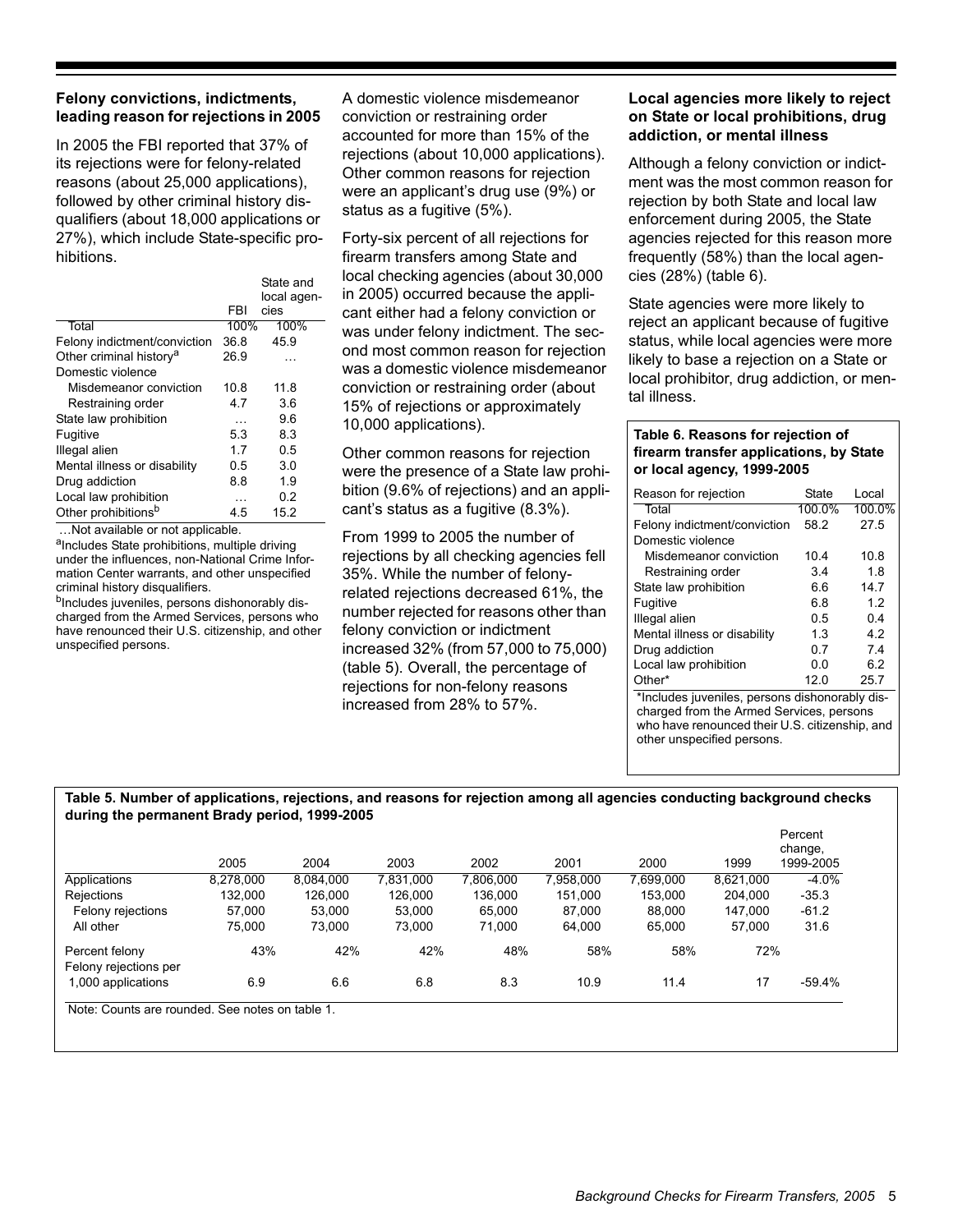# **161,000 appeals of denials from 1999 to 2005; 57,000 reversed**

Specific procedures for appealing the denial of a firearm purchase or permit are codified in Federal law and in the laws of nearly all States that process background checks. The most common procedure provides an appeal to the checking agency and a subsequent appeal to a court.

Seventeen States provide an appeal to the checking agency for a person who is denied a firearm purchase or a permit required for a purchase (table 7). (In eight other States, local agencies may reconsider their decisions although they are not required to do so by law.) Seventeen States provide an appeal to a court, and two States have a government officer in a department separate from the checking agency who performs an administrative review.

**Table 7. Appeals forums in States with** appeals from prior years. **a specific appeal procedure, 2005**  Appeal forums State Checking agency or agency **Other** official Court California ■ … … Colorado ■ … … Connecticut ■ ■ … Delaware **n** ... **n** Florida ■ … … … Illinois ■ … ■ Indiana ■ … ■ **Iowa\*** … … … ■ Maryland ■ … ■ Massachusetts\* … … Michigan\* … … Minnesota\* … … Missouri\* … … Nebraska<sup>\*</sup> … … **■** Nevada <u>■</u> … … New Hampshire ■ … ■ New Jersey  $\blacksquare$  ...  $\blacksquare$ North Carolina<sup>\*</sup> … … **■** Oregon ■ … … Pennsylvania **Denomina Denomina Denomina Denomina Denomina Denomina Denomina Denomina Denomina Denomina Denomina Denomina Denomina Denomina Denomina Denomina Denomina Denomina Denomina Denomina Denomina Denomina Denomina D** Tennessee ■ … … Utah ■ … … Virginia ■ … ■ Washington<sup>\*</sup> … … ■ Wisconsin ■ … ■

…Not available or not applicable

\* Although not required by State law, a local agency may reconsider its denial decision.

Other agencies involved in appeals are those that maintain criminal history records or other records which could disqualify an applicant. An appellant may be required to contact the agency that supplied a criminal history or another record that caused a denial.

Appeals often arise when an applicant denies being the individual named in a disqualifying record found by the checking agency. To resolve the identity question, the appellant will ordinarily submit fingerprints for comparison with Federal or State arrestee records. If the appellant's prints do not match any records on file, the denial may be reversed.

Another common appeal arises when an applicant is denied because of a felony arrest or charge without a recorded disposition. The applicant can have the denial reversed by submitting court records to prove that the charge was subsequently dismissed.

The vast majority of disputed denials are resolved at the administrative level and are based upon the accuracy of records rather than interpretation of the law.

In 2005 checking agencies that reported data to FIST received 23,000 appeals of denials, of which almost 7,600 (or 33%) were reversed (table 8). Of the more than 65,000 denials

issued in 2005 by State and local agencies, about 14,500 (or 27%) were appealed. Of the appealed denials, nearly 5,900 (or 41%) were reversed.

From 1999 to 2005, of the 1,048,000 denials by the FBI and State and local agencies about 161,000 (16%) were appealed. Of the appeals, nearly 57,000 (35%) were reversed.

For States that are able to report the number of appeals, the percent of rejections appealed ranged from 1.9% in Virginia to 54% in Oregon.

|              | Statewide agencies reporting<br>appeals |                       |          |  |  |  |  |
|--------------|-----------------------------------------|-----------------------|----------|--|--|--|--|
|              | Number                                  |                       |          |  |  |  |  |
|              | Number of of denials Percent            |                       |          |  |  |  |  |
| <b>State</b> | appeals                                 | reversed <sup>®</sup> | appealed |  |  |  |  |
| Colorado     | 2.044                                   | 897                   | 43.2%    |  |  |  |  |
| Florida      | 2,202                                   | 734                   | 27.2     |  |  |  |  |
| Oregon       | 1.375                                   | 94                    | 53.9     |  |  |  |  |
| Pennsylvania | 3,841                                   | 1,545                 | 52.8     |  |  |  |  |
| Tennessee    | 4.949                                   | 2.459                 | 49.7     |  |  |  |  |
| Virginia     | 50                                      | 48                    | 1.9      |  |  |  |  |

\* The number of appeals reversed may include

The FBI NICS Appeal Services Team (AST) reviews and investigates appeals of NICS denials. Of the 67,000 denials issued by the FBI in 2005, about 8,300 (or about 12%) were appealed. About 21% of appeals resulted in the denial being overturned.

| Table 8. Appeals by type of checking agency, 1999-2005 |        |         |                |          |         |           |                |          |
|--------------------------------------------------------|--------|---------|----------------|----------|---------|-----------|----------------|----------|
| Type of                                                |        | 2005    |                |          |         | 1999-2005 |                |          |
| checking                                               |        | Appeals |                | Reversed | Appeals |           |                | Reversed |
| agency                                                 | Number | Percent | Number Percent |          | Number  | Percent   | Number Percent |          |
| Total                                                  | 22.827 | 17.3%   | 7.595          | 33.3%    | 160.981 | 16.0%     | 56.754         | 35.3%    |
| <b>FBI</b>                                             | 8.279  | 12.4    | 1.697          | 20.5     | 69.091  | 15.9      | 20.093         | 29.1     |
| <b>State</b>                                           | 14.463 | 26.6    | 5.870          | 40.6     | 90,886  | 18.4      | 36.316         | 40.0     |
| Local                                                  | 85     | 0.8     | 28             | 32.9     | 1.004   | 1.3       | 345            | 34.4     |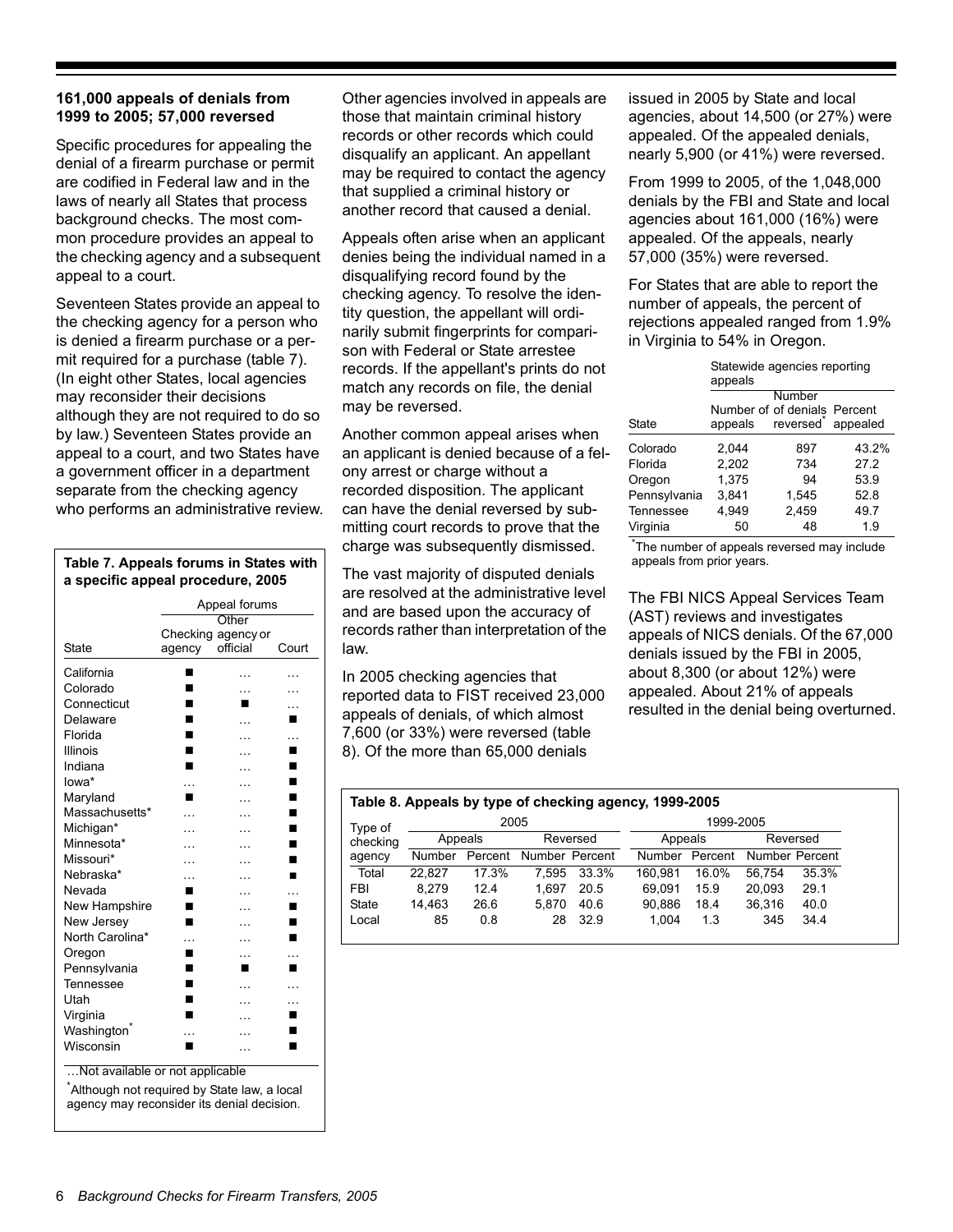# **In 2005, 1,400 arrests of persons denied firearm or permit**

In 2005 agencies reported 1,400 arrest of persons denied a firearm or a permit. During the permanent Brady period, over 9,700 persons have been arrested, according to checking agencies that reported arrests to FIST (table 9).

Persons prevented from receiving a firearm or a permit by a background check may be subject to arrest and prosecution if they are wanted in an outstanding warrant or have submitted false information on their application. When a check identifies a wanted person, the checking agency generally will inform the agency that entered the warrant, in addition to notifying the agency with jurisdiction over the fugitive's location or place of residence. A statewide fugitive apprehension unit may also be informed.

Many checking agencies notify ATF of persons who submit false information on a Federal firearm transaction record or fail to disclose required information. If a misrepresentation violates State law, the checking agency will inform the agency with jurisdiction over either the location of the transaction (usually a dealer's premises) or the applicant's residence, or both agencies.

In seven States persons who falsify an application or attempt an illegal transfer are reported to a special police unit to make an arrest determination (table 10). In some States all persons denied a firearm are reported to a special police unit.

Of the States reporting for 2005, Virginia had the largest number of arrests of denied persons due to outstanding warrants or other reasons.

| <b>State</b> | Number of<br>arrests in 2005 |  |
|--------------|------------------------------|--|
| Colorado     | 185                          |  |
| Connecticut* | Ω                            |  |
| Delaware     | 3                            |  |
| Oregon       | 125                          |  |
| Pennsylvania | 244                          |  |
| Virginia*    | 841                          |  |

\*A statewide unit made arrests for false applications or illegal attempts to buy in these States; arrests in other States listed were those made by local agencies, which may not always be reported to the State.

# **FBI referred 67,700 NICS denials to ATF in 2005**

The FBI electronically transmits NICS denial data to ATF's Brady Operations Branch daily. In 2005 the FBI referred a total of 67,713 NICS denials to ATF's Brady Operations Branch. Standard referrals by the FBI NICS contain data on prohibited persons who unlawfully attempted to purchase a firearm. Some prohibited persons obtain a firearm during an "open transaction," where the FBI has not completed a check in three business days and the dealer is allowed to transfer the firearm. When the FBI finishes the check and finds a

prohibitory record, they make a "delayed denial" referral to ATF.

|                 | Referred to ATF in 2005 |         |  |  |  |  |
|-----------------|-------------------------|---------|--|--|--|--|
| Referral status | Total                   | Percent |  |  |  |  |
| Total           | 67,713                  | 100%    |  |  |  |  |
| Not referred    | 58,138                  | 85.9    |  |  |  |  |
| Pending         |                         |         |  |  |  |  |
| Referred        |                         |         |  |  |  |  |
| Delayed         | 3,215                   | 4.7     |  |  |  |  |
| Standard        | 6,360                   | 94      |  |  |  |  |

The FBI determines if a firearm was transferred to the subject of the delayed denial. ATF is responsible for retrieving these firearms. In POC States local law enforcement, a state-

# **Table 9. Number of arrests reported by type of agency, 2005 and 1999-2005**

| Type of | Number of arrests |    |    |    |                                          |                                     |      |                |
|---------|-------------------|----|----|----|------------------------------------------|-------------------------------------|------|----------------|
| agency  |                   |    |    |    | 2005 2004 2003 2002 2001 2000            |                                     |      | 1999 1999-2005 |
| Total   |                   |    |    |    |                                          | 1.428 1.509 1.473 1.742 1.964 1.327 | -301 | 9.744          |
| State   |                   |    |    |    | 1.398  1.497  1.430  1.697  1.901  1.294 |                                     | 295  | 9.512          |
| Local   | 30.               | 12 | 43 | 45 | 63                                       | 33                                  | 6    | 232            |

## **Table 10. Notification procedures of State agencies regarding denied persons subject to arrest, 2005**

|                                        | Notice of outstanding<br>warrant         |                                           | Notice of false application or illegal attempt to buy |                   |                                                       |  |
|----------------------------------------|------------------------------------------|-------------------------------------------|-------------------------------------------------------|-------------------|-------------------------------------------------------|--|
| State agencies                         | Agency with<br>jurisdiction <sup>a</sup> | <b>Special State</b><br>unit <sup>b</sup> | Agency with<br>jurisdiction <sup>a</sup>              | unit <sup>b</sup> | Special State Alcohol, Tobacco,<br>and Firearms (ATF) |  |
| California                             |                                          | .                                         |                                                       | .                 | .                                                     |  |
| Colorado                               |                                          |                                           |                                                       |                   |                                                       |  |
| Connecticut                            |                                          | .                                         |                                                       |                   | .                                                     |  |
| Delaware                               |                                          |                                           |                                                       |                   |                                                       |  |
| Florida                                |                                          |                                           |                                                       |                   |                                                       |  |
| <b>Illinois</b>                        |                                          | .                                         |                                                       |                   |                                                       |  |
| Indiana                                |                                          |                                           |                                                       |                   |                                                       |  |
| Maryland                               |                                          |                                           |                                                       |                   |                                                       |  |
| Nevada                                 |                                          | .                                         |                                                       |                   |                                                       |  |
| New Hampshire                          |                                          |                                           |                                                       |                   |                                                       |  |
| New Jersey                             |                                          |                                           |                                                       | ٠                 | .                                                     |  |
| Oregon                                 |                                          |                                           |                                                       |                   | .                                                     |  |
| Pennsylvania                           |                                          |                                           |                                                       | .                 |                                                       |  |
| Tennessee                              |                                          |                                           |                                                       | .                 |                                                       |  |
| Utah                                   |                                          |                                           |                                                       |                   |                                                       |  |
| Virginia                               |                                          |                                           |                                                       |                   |                                                       |  |
| Wisconsin                              |                                          |                                           |                                                       |                   |                                                       |  |
| Totals<br>$1 - 1$<br>$\mathbf{r}$<br>. | 15<br>$\mathbf{r}$                       | 4<br>$1 - 1 - 1$                          | 9                                                     | 7                 | 11                                                    |  |

…Not applicable or information not available.

aMay include Federal, State, or local agencies that issued a warrant or have jurisdiction over the site of the transaction or the location of the denied person's residence. bIncludes units within the same agency as the checking unit.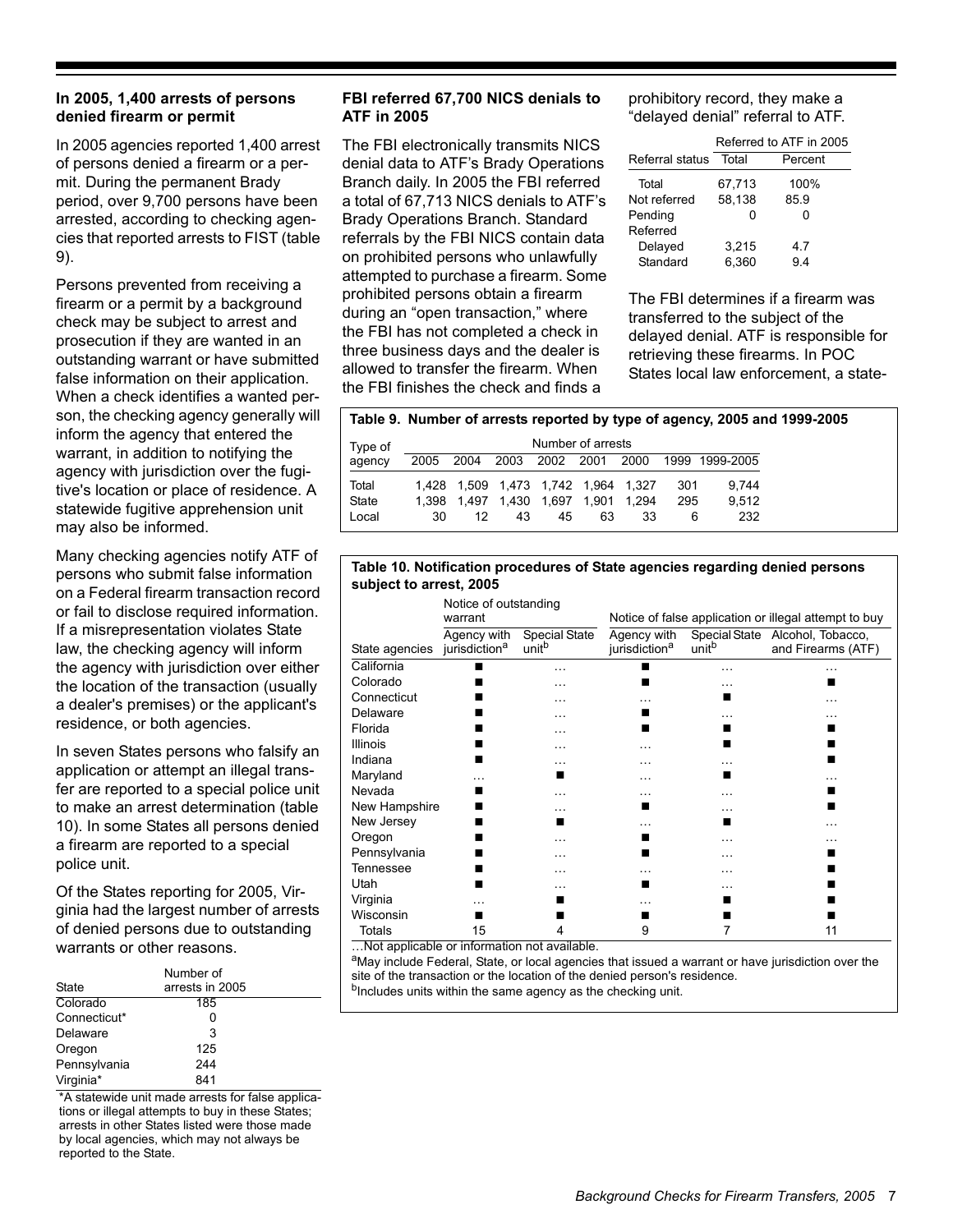wide firearms unit, or ATF may be responsible for the retrieval, depending on the specific jurisdictions for the dealer and the applicant.

# **ATF field offices investigated 9,575 NICS denials in 2005; 135 accepted for prosecution by U.S. Attorneys**

ATF's Brady Operations Branch searches databases for additional information on denied persons referred by the FBI. ATF and United States Attorneys have developed referral criteria for all 94 judicial districts that reflect the types of cases most likely to merit prosecution. After initial screening, 9,575 denials which met the established guidelines were referred to Field Divisions.

A NICS coordinator in each ATF division distributes referrals to the appropriate field office. A State point of contact may also refer denials to the nearest field office. Agents verify prohibiting information and conduct other investigations. If ATF finds that a person should not have been denied, they notify the FBI or the POC. In a delayed denial case, the agent contacts the firearm purchaser and seizes or takes an abandonment of the firearm. The agent could also coordinate a transfer of the firearm to a licensed dealer or to a third party who is not a prohibited person.

The referred transactions included 3,215 delayed denials and 6,360 standard referrals. A total of 135 cases (41 delayed denials and 94 standard referrals) were accepted for prosecution.

# **Methodology**

The Regional Justice Information Service (REJIS), through a cooperative agreement with BJS under the FIST program, collected the data from Federal, State, and local agencies.

State and local checking agencies were stratified by size of the population served: State agencies that served an entire State population; local agencies that served a population greater than 100,000; local agencies that served a population between 10,000 and 100,000; and local agencies that served a population of less than 10,000. Population size was based on 2000 Census Bureau information. The population categories were chosen to be consistent with those used by the FBI when conducting similar studies.

The sample for the FIST survey was selected from the population of 2,950 State and local checking agencies. All 27 statewide agencies were included, along with a stratified random sample of local agencies. Overall, 682 agencies provided data for a response rate of 85.4%

National estimates were developed using population weighting factors. When an agency did not provide data for all months, a simple linear extrapolation or interpolation was used to generate a 12-month total.

Estimation based on State population was used to determine the number of carry permit applications and rejections in Mississippi. Pennsylvania reported 371,338 instant checks, included in the FIST national estimate, and 111,150 applications for nonexempt carry permits. Pennsylvania provided the combined number of denials of all applications,

which was prorated to obtain the number of denials of instant checks.

# **Background**

# *Prohibited persons*

The Federal Gun Control Act (GCA), 18 U.S.C. 922, prohibits transfer of a firearm to a person who —

• is under indictment for, or has been convicted of, a crime punishable by imprisonment for more than 1 year

- is a fugitive from justice
- is an unlawful user of, or is addicted to, a controlled substance
- has been adjudicated as a mental defective or committed to a mental institution
- is an illegal alien or has been admitted to the United States under a nonimmigrant visa
- was dishonorably discharged from the U.S. Armed Forces
- has renounced U.S. citizenship • is subject to a court order restraining him or her from harassing, stalking, or threatening an intimate partner or child • has been convicted of a misdemeanor crime of domestic violence.

The GCA also prohibits transfers of long guns to persons under age 18 and transfers of handguns to persons under 21. State laws may include additional prohibitors.

# *Brady Act provisions*

The Brady Act amended the GCA and included interim provisions, 18 U.S.C. 922(s), in effect from February 29, 1994, until November 29, 1998. The U.S. Department of Justice, with the States, developed the NICS during the 57-month interim period, as authorized by the permanent provisions of the Brady Act, 18 U.S.C. 922(t).

### **Number of agencies, sample, and response rate in FIST program survey, 2005**

| Number of agencies      |       |        |     |                         |  |
|-------------------------|-------|--------|-----|-------------------------|--|
| Population served Total |       | Sample |     | Responses Response rate |  |
| Total                   | 2.950 | 799    | 682 | 85.4%                   |  |
| Statewide               | 27    | 27     | 27  | 100.0%                  |  |
| Under 10,000            | 1.660 | 321    | 281 | 87.5                    |  |
| 10,000 to 100,000       | 1.150 | 405    | 338 | 83.5                    |  |
| Over 100,000            | 113   | 46     | 36  | 78.3                    |  |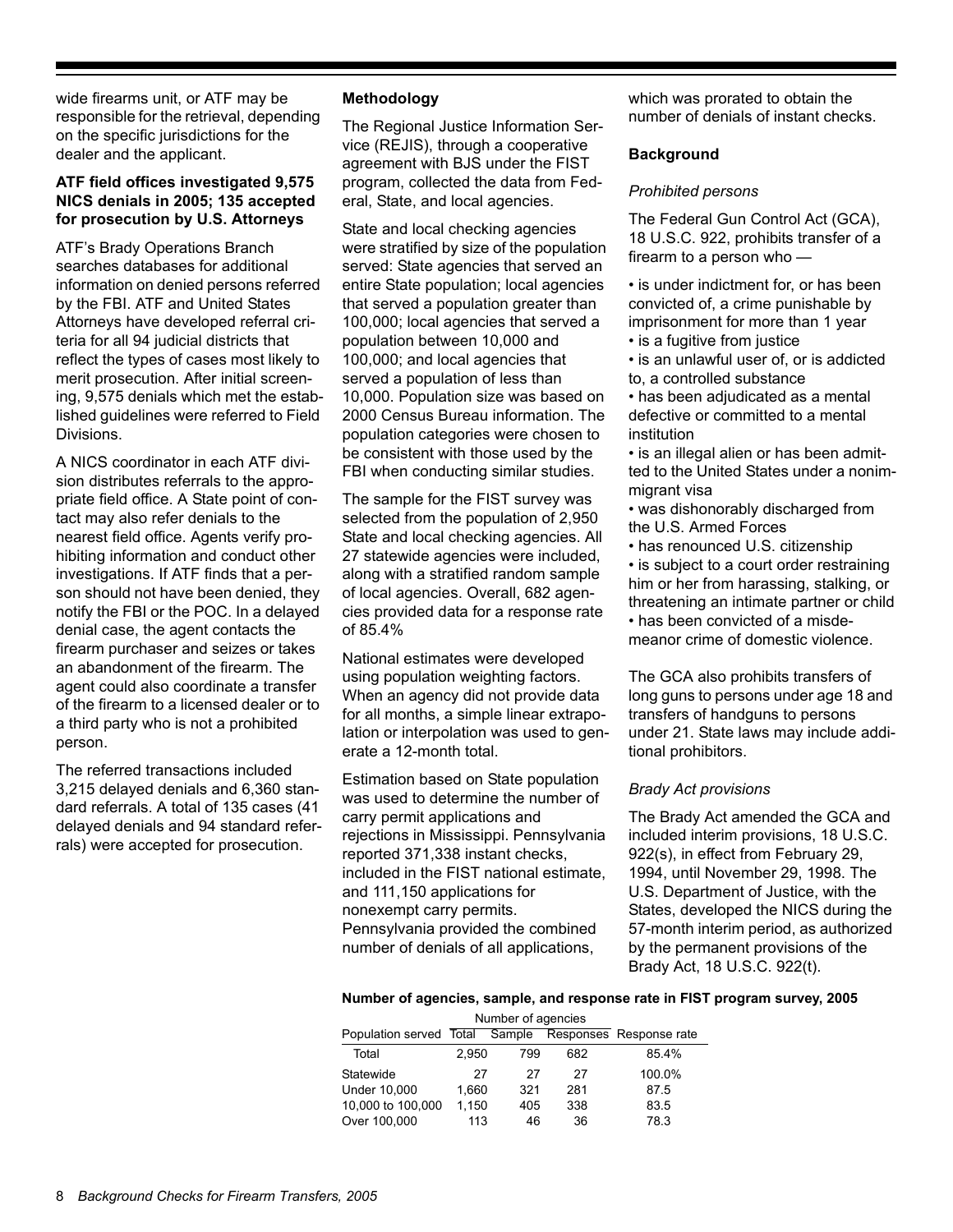Since November 30, 1998, the NICS has allowed a licensee to contact the system by telephone or other electronic means for information, to be supplied immediately, on whether receipt of a firearm by a prospective transferee would violate Federal or State law.

In addition to regulation of handgun sales, the permanent Brady provisions mandate that licensees request background checks on long gun purchasers and persons who redeem a pawned firearm. Licensees have the option of requesting a NICS check on persons who attempt to pawn a firearm.

# **Components of the national firearm check system**

About 3,000 Federal, State, and local agencies conduct background checks on persons who apply to purchase a firearm or for a permit that may be used to make a purchase. Variations in Federal and State procedures for determining firearm possession eligibility are summarized below.

# *Overview of the NICS*

Prospective firearm transferees undergo a NICS check requested by a dealer or present a State permit that the ATF has qualified as an alternative to the point-of-transfer check. Qualifying permits are those that —

- 1. allow a transferee to possess, acquire, or carry a firearm, and
- 2. were issued not more than 5 years earlier by the State in which the transfer is to take place, after verification by an authorized government official that possession of a firearm by the transferee would not be a violation of law.

A permit issued after November 29, 1998, qualifies as an alternative only if its approval process included a NICS check. Many qualifying permits may be used for multiple purchases while valid. State laws also often provide that a permit will be revoked if the holder is convicted of an offense or otherwise becomes ineligible after receiving the permit.

Prior to transferring a firearm subject to permanent Brady requirements, a licensee must receive a completed Firearm Transaction Record (ATF form 4473).

A licensee initiates a NICS check by contacting either the FBI or a point of contact (POC) agency designated by State government. Most inquiries are initiated by telephone. In 2002 the FBI added online checking (known as E-Check) as another means to contact the NICS. About 101,000 inquiries were made by this method in 2005, double the number of E-Check inquiries in 2004.

The FBI or POC checks available Federal, State, and local databases and responds with a notice to the licensee that the transfer may proceed, may not proceed, or is delayed pending further review of the transferee's record.

# *State and local NICS participation*

Each State government determines the extent of its involvement in the NICS process. Three forms of State involvement currently exist:

• A full POC requests a NICS check on all firearm transfers originating in the State.

• A partial POC requests a NICS check on all handgun transfers; licensees in the State are required to contact the FBI for NICS checks for long gun transfers.

• The State does not maintain a POC; licensees are required to contact the FBI for NICS checks on all firearm transfers originating in the State.

The FBI conducts all NICS checks for 29 States. POC agencies conduct all NICS checks in 13 States. In eight States NICS checks are conducted by POC agencies on handgun transfers and by the FBI on long gun transfers (see Appendix table A). The FBI conducts all NICS checks for the District of Columbia, Guam, Northern Mariana Islands, Puerto Rico, and the U.S. Virgin Islands. The only change in State participation during 2005 occurred on July 1, when the FBI assumed responsibility for Georgia NICS checks.

Participation in the NICS by POC agencies includes initiating checks on persons who apply for qualified State permits. Most POC agencies conduct a background check that incorporates Federal and State requirements. In a few States with full or partial participation, the FBI conducts the NICS check on certain pawn transactions instead of the POC. Most States have designated a single agency with statewide jurisdiction as their NICS point of contact; some States have multiple points of contact, which are usually county sheriffs or local police departments. (For agencies conducting firearm checks, see Appendix table B.

The NICS is integrated with most State instant approval, purchase permit, or other approval systems. Twenty-eight States maintained approval systems for purchase or permits required for purchase at yearend 2005. Fifteen States operated instant check systems; 12 required purchase permits; and 5 maintained other types of approval systems. (Connecticut, Illinois, and New Jersey are each counted twice because they operated separate purchase permit and instant check systems; Minnesota is counted twice because it gives a buyer the option of a purchase permit or an "other approval" process.)

At yearend 2005, 17 States issued carry permits that exempted the holder from a check under the permanent Brady law or a State law or both. ATF ruled that Georgia and Nevada concealed handgun permits were no longer exempt, effective October 19, 2005. On that date Alaska began issuing permits that are "not NICS exempt" in addition to "NICS exempt" permits.

In addition to the Brady Act's regulation of sales by licensed dealers, some States require background checks for firearm transfers that occur between unlicensed persons at gun shows or other locations.

A few States require a mandatory waiting period after a purchaser applies and before a firearm transfer can be made, regardless of when a background check is completed.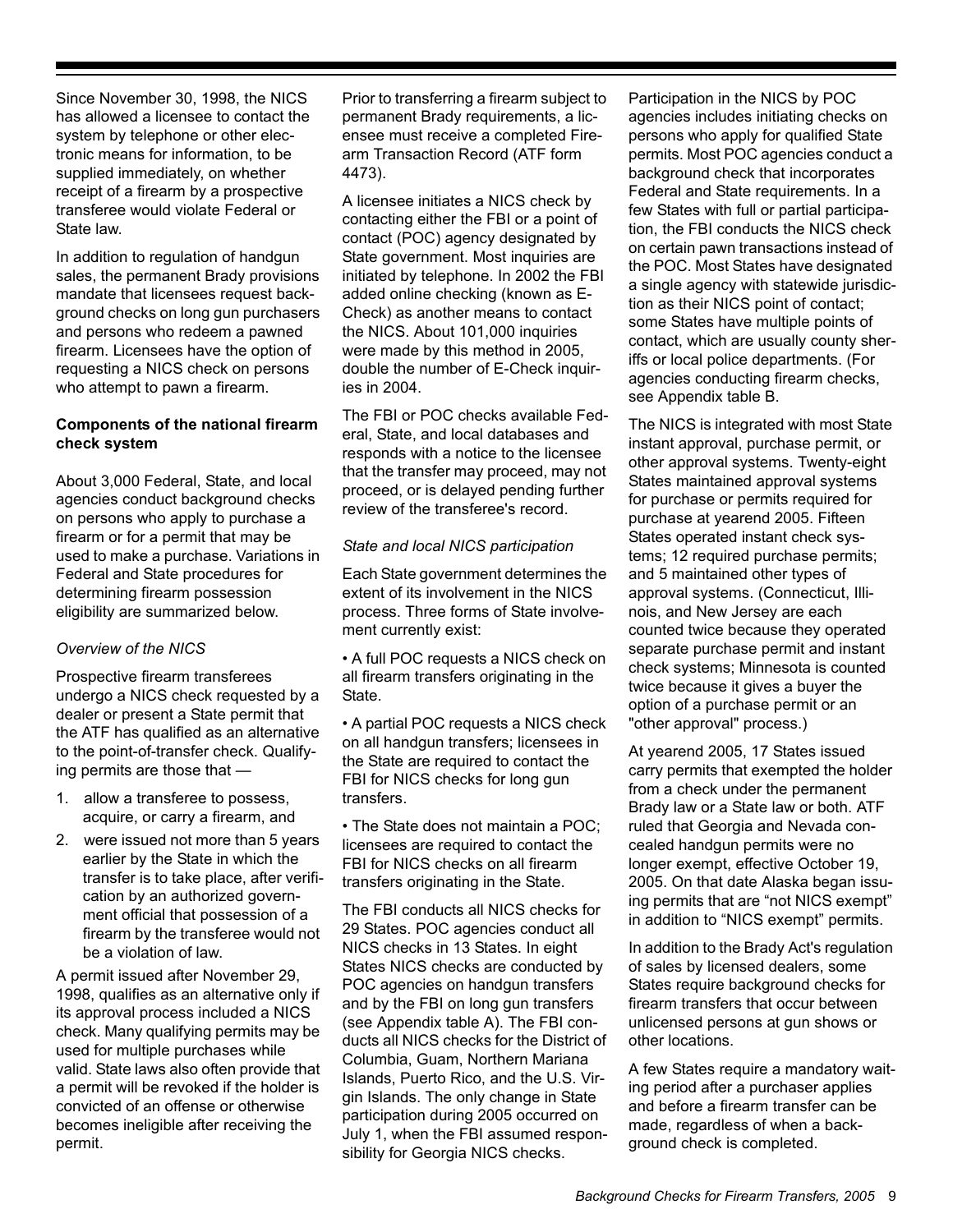# *Parallel State systems*

In eight States transferees are required to undergo two checks conducted by different agencies. Seven States (Delaware, Indiana, Massachusetts, Minnesota, Missouri, New York, and Rhode Island) have checking agencies that are not points of contact, and licensees in these States must contact the FBI for NICS checks. In New Jersey local agencies that conduct permit checks are not points of contact and licensees must contact the State Police for NICS sales checks.

For more information on approval systems in specific States, see *Survey of State Procedures Related to Firearm Sales, 2005* <http://www.ojp. usdoj.gov/bjs/abstract/ssprfs05.htm>, (*forthcoming December 2006*).

# **Definitions**

*Application* for firearm transfer is information submitted by a person to a State or local checking agency to purchase a firearm or obtain a permit that can be used for a purchase; includes information submitted directly to a checking agency or forwarded by a prospective seller.

*Exempt carry permit* is a State carry permit (issued after a background check) that exempts the holder from a check at the time of purchase under an ATF regulation or State law.

*Instant check (instant approval) systems* require a seller to transmit a purchaser's application to a checking agency by telephone or computer; the agency is required to respond immediately or as soon as possible.

*Other approval systems* require a seller to transmit a purchaser's application to a checking agency by telephone or other electronic means; the agency is not required to respond immediately but must respond before the end of the statutory time limit.

*Purchase permit systems* require a prospective firearm purchaser to obtain, after a background check, a government-issued document (called a permit, license, or identification card)

that must be presented to a seller to receive a firearm.

*Rejection* occurs when an applicant is prohibited from receiving a firearm or a permit that can be used to receive a firearm, due to the finding of a disqualifying factor during a background check.

*Transactions* are inquiries to the Federal NICS system and may include more than one inquiry per application.

| Appendix table A. National Instant Criminal Background Check System:<br>Checking agencies - FBI or State point of contact - for firearm transfers, 2005 |                                         |                                         |                                   |  |
|---------------------------------------------------------------------------------------------------------------------------------------------------------|-----------------------------------------|-----------------------------------------|-----------------------------------|--|
| State                                                                                                                                                   | FBI conducts checks<br>for all firearms | POC conducts checks<br>for all firearms | POC - handguns<br>FBI - long guns |  |
| Alabama                                                                                                                                                 | ■                                       |                                         |                                   |  |
| Alaska                                                                                                                                                  | ■                                       |                                         |                                   |  |
| Arizona                                                                                                                                                 |                                         |                                         |                                   |  |
| Arkansas                                                                                                                                                |                                         |                                         |                                   |  |
| California                                                                                                                                              |                                         | ■                                       |                                   |  |
| Colorado                                                                                                                                                |                                         | ■                                       |                                   |  |
| Connecticut                                                                                                                                             |                                         |                                         |                                   |  |
| Delaware                                                                                                                                                | ■                                       |                                         |                                   |  |
| Florida                                                                                                                                                 |                                         | п                                       |                                   |  |
| Georgia                                                                                                                                                 | ■                                       |                                         |                                   |  |
| Hawaii*                                                                                                                                                 |                                         | ■                                       |                                   |  |
| Idaho                                                                                                                                                   | ■                                       |                                         |                                   |  |
| Illinois                                                                                                                                                |                                         | ■                                       |                                   |  |
| Indiana                                                                                                                                                 | ■                                       |                                         |                                   |  |
| lowa*                                                                                                                                                   |                                         |                                         | ■                                 |  |
| Kansas                                                                                                                                                  | ■                                       |                                         |                                   |  |
| Kentucky                                                                                                                                                | ■                                       |                                         |                                   |  |
| Louisiana                                                                                                                                               |                                         |                                         |                                   |  |
| Maine                                                                                                                                                   | ■                                       |                                         |                                   |  |
| Maryland                                                                                                                                                |                                         |                                         | ■                                 |  |
| Massachusetts                                                                                                                                           | ■                                       |                                         |                                   |  |
| Michigan*                                                                                                                                               |                                         |                                         | ш                                 |  |
| Minnesota                                                                                                                                               | ■                                       |                                         |                                   |  |
| Mississippi                                                                                                                                             |                                         |                                         |                                   |  |
| Missouri                                                                                                                                                | ■                                       |                                         |                                   |  |
| Montana                                                                                                                                                 | ■                                       |                                         |                                   |  |
| Nebraska*                                                                                                                                               |                                         |                                         | ■                                 |  |
| Nevada                                                                                                                                                  |                                         | п                                       |                                   |  |
| New Hampshire                                                                                                                                           |                                         |                                         | п                                 |  |
| New Jersey                                                                                                                                              |                                         | П                                       |                                   |  |
| New Mexico                                                                                                                                              | ■                                       |                                         |                                   |  |
| New York                                                                                                                                                | ■                                       |                                         |                                   |  |
| North Carolina*                                                                                                                                         |                                         |                                         | ■                                 |  |
| North Dakota                                                                                                                                            | ■                                       |                                         |                                   |  |
| Ohio                                                                                                                                                    | ■                                       |                                         |                                   |  |
| Oklahoma                                                                                                                                                | ■                                       |                                         |                                   |  |
| Oregon                                                                                                                                                  |                                         | ■                                       |                                   |  |
| Pennsylvania                                                                                                                                            |                                         | ■                                       |                                   |  |
| Rhode Island                                                                                                                                            | n                                       |                                         |                                   |  |
| South Carolina                                                                                                                                          | ■                                       |                                         |                                   |  |
| South Dakota                                                                                                                                            | ■                                       |                                         |                                   |  |
| Tennessee                                                                                                                                               |                                         | П                                       |                                   |  |
| Texas                                                                                                                                                   | ■                                       |                                         |                                   |  |
| Utah                                                                                                                                                    |                                         | ■                                       |                                   |  |
| Vermont                                                                                                                                                 | ■                                       |                                         |                                   |  |
| Virginia                                                                                                                                                |                                         | ■                                       |                                   |  |
| Washington*                                                                                                                                             |                                         |                                         | ■                                 |  |
|                                                                                                                                                         |                                         |                                         |                                   |  |
| West Virginia<br>Wisconsin                                                                                                                              | ■                                       |                                         |                                   |  |
|                                                                                                                                                         |                                         |                                         | ■                                 |  |
| Wyoming                                                                                                                                                 | ■                                       |                                         |                                   |  |
| Total                                                                                                                                                   | 29                                      | 13                                      | 8                                 |  |

Note: Includes check on purchase or permit required for purchase. \*States with multiple points of contact.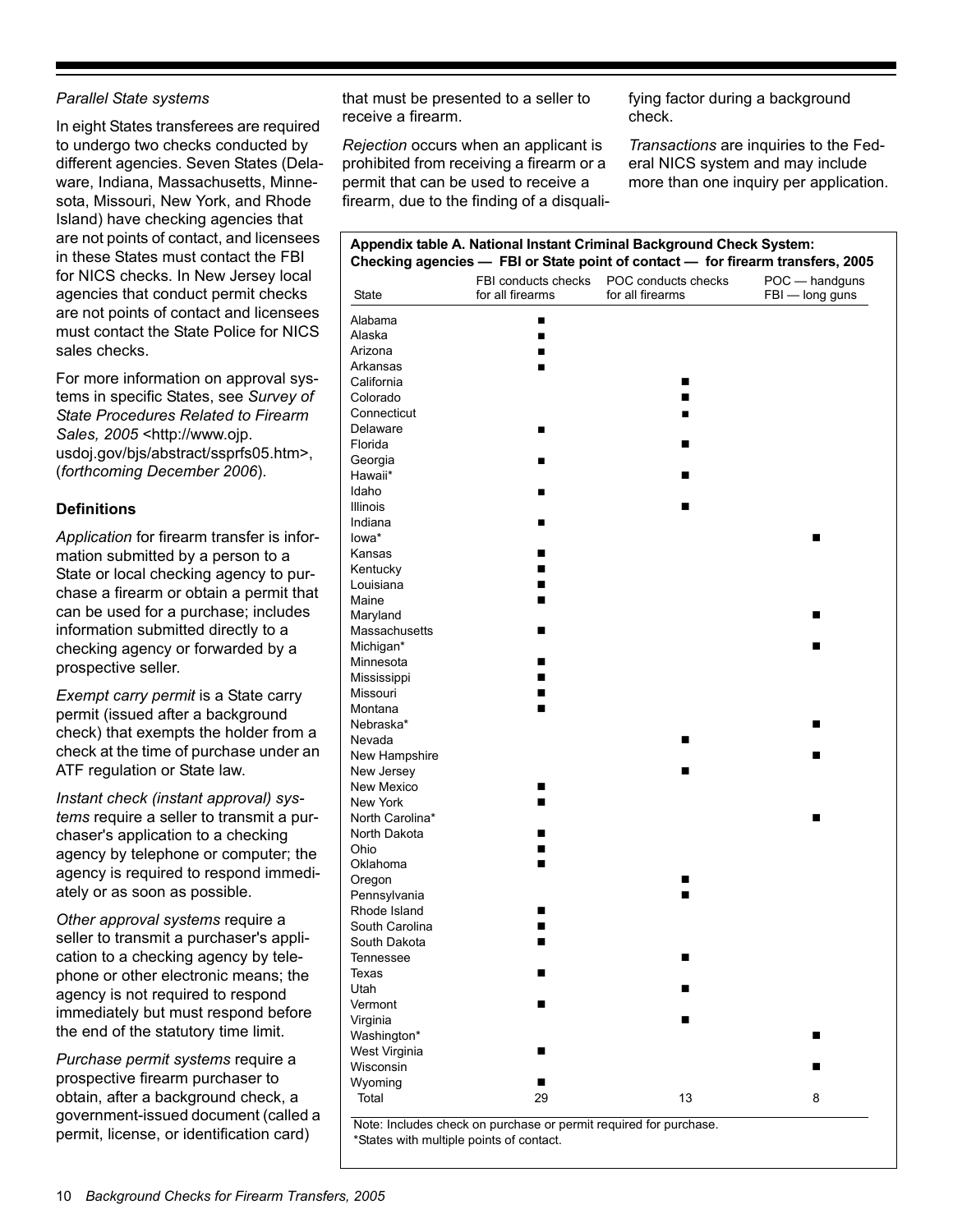| 2005                                                                                         |                                             |                                             |  |
|----------------------------------------------------------------------------------------------|---------------------------------------------|---------------------------------------------|--|
|                                                                                              | Names or description of checking agencies   |                                             |  |
| Jurisdiction                                                                                 | Purchase check or permit                    | Exempt carry permit <sup>a</sup>            |  |
| <b>United States</b>                                                                         | Federal Bureau of Investigation             |                                             |  |
| Alabama                                                                                      | ---                                         | ---                                         |  |
| Alaska                                                                                       |                                             | Department of Public Safety                 |  |
| Arizona                                                                                      |                                             | Department of Public Safety                 |  |
| Arkansas                                                                                     | ---                                         | State Police                                |  |
| California                                                                                   | Department of Justice Firearms Division     |                                             |  |
| Colorado                                                                                     | Bureau of Investigation Insta-Check Unit    | ---                                         |  |
| Connecticut                                                                                  | State Police Special Licensing & Firearms   | ---                                         |  |
| Delaware                                                                                     | State Police Bureau of Identification       | Three county superior courts                |  |
| Georgia                                                                                      |                                             |                                             |  |
| Florida                                                                                      | Department of Law Enforcement               | ---                                         |  |
| Hawaii                                                                                       | Four police departments                     |                                             |  |
| Idaho                                                                                        | $\overline{a}$                              | 44 county sheriffs                          |  |
| Illinois                                                                                     | State Police FOID and FTIP units            |                                             |  |
| Indiana                                                                                      | State Police Firearms Division              | <b>State Police Firearms Division</b>       |  |
| Iowa                                                                                         | Dept. of Public Safety / 99 county sheriffs | Dept. of Public Safety / 99 county sheriffs |  |
| Kansas                                                                                       |                                             |                                             |  |
| Kentucky                                                                                     | ---                                         |                                             |  |
| Louisiana                                                                                    |                                             |                                             |  |
| Maine                                                                                        | ---                                         | ---                                         |  |
| Maryland                                                                                     | State Police Firearms Enforcement Division  |                                             |  |
| Massachusetts                                                                                | 351 police departments                      | 351 police departments                      |  |
| Michigan                                                                                     | 595 sheriffs and police departments         |                                             |  |
| Minnesota                                                                                    | 568 sheriffs and police departments         | 87 county sheriffs                          |  |
| Mississippi                                                                                  |                                             | Department of Public Safety                 |  |
| Missouri                                                                                     | 115 sheriffs and police departments         | ---                                         |  |
| Montana                                                                                      |                                             | 56 county sheriffs                          |  |
| Nebraska                                                                                     | 95 sheriffs and police departments          |                                             |  |
| Nevada                                                                                       | <b>Highway Patrol</b>                       | ---                                         |  |
|                                                                                              | New Hampshire Department of Safety          | ---                                         |  |
| New Jersey                                                                                   | State Police / 505 local police departments | ---                                         |  |
| New Mexico                                                                                   |                                             | ---                                         |  |
| New York                                                                                     | 58 county sheriffs; some police departments | $-$ b                                       |  |
| North Carolina                                                                               | 100 county sheriffs                         | 100 county sheriffs                         |  |
| North Dakota                                                                                 | ---                                         | Bureau of Criminal Investigation            |  |
| Ohio                                                                                         |                                             |                                             |  |
| Oklahoma                                                                                     |                                             |                                             |  |
| Oregon                                                                                       | <b>State Police Firearms Unit</b>           |                                             |  |
| Pennsylvania                                                                                 | State Police Firearms Division              |                                             |  |
| Rhode Island                                                                                 | 39 police departments                       |                                             |  |
| South Carolina                                                                               | $\overline{a}$                              | <b>Law Enforcement Division</b>             |  |
| South Dakota                                                                                 |                                             |                                             |  |
| Tennessee                                                                                    | Bureau of Investigation Instant Check       |                                             |  |
| Texas                                                                                        |                                             | Department of Public Safety                 |  |
| Utah                                                                                         | Bureau of Criminal Identification           | Bureau of Criminal Identification           |  |
| Vermont                                                                                      |                                             |                                             |  |
| Virginia                                                                                     | State Police Firearm Transaction Program    | ---                                         |  |
| Washington                                                                                   | 291 sheriffs and police departments         |                                             |  |
| West Virginia                                                                                |                                             |                                             |  |
| Wisconsin                                                                                    | Department of Justice Handgun Hotline       |                                             |  |
| Wyoming                                                                                      |                                             | <b>Wyoming Attorney General</b>             |  |
|                                                                                              |                                             |                                             |  |
| ---Permits not required or FBI conducts firearm background checks.                           |                                             |                                             |  |
| <sup>a</sup> Agencies listed issue carry permits that may be used to waive a purchase check. |                                             |                                             |  |
| <sup>b</sup> License required for purchase may also allow carrying.                          |                                             |                                             |  |

# **Appendix table B. Agencies conducting firearm background checks, December 31,**